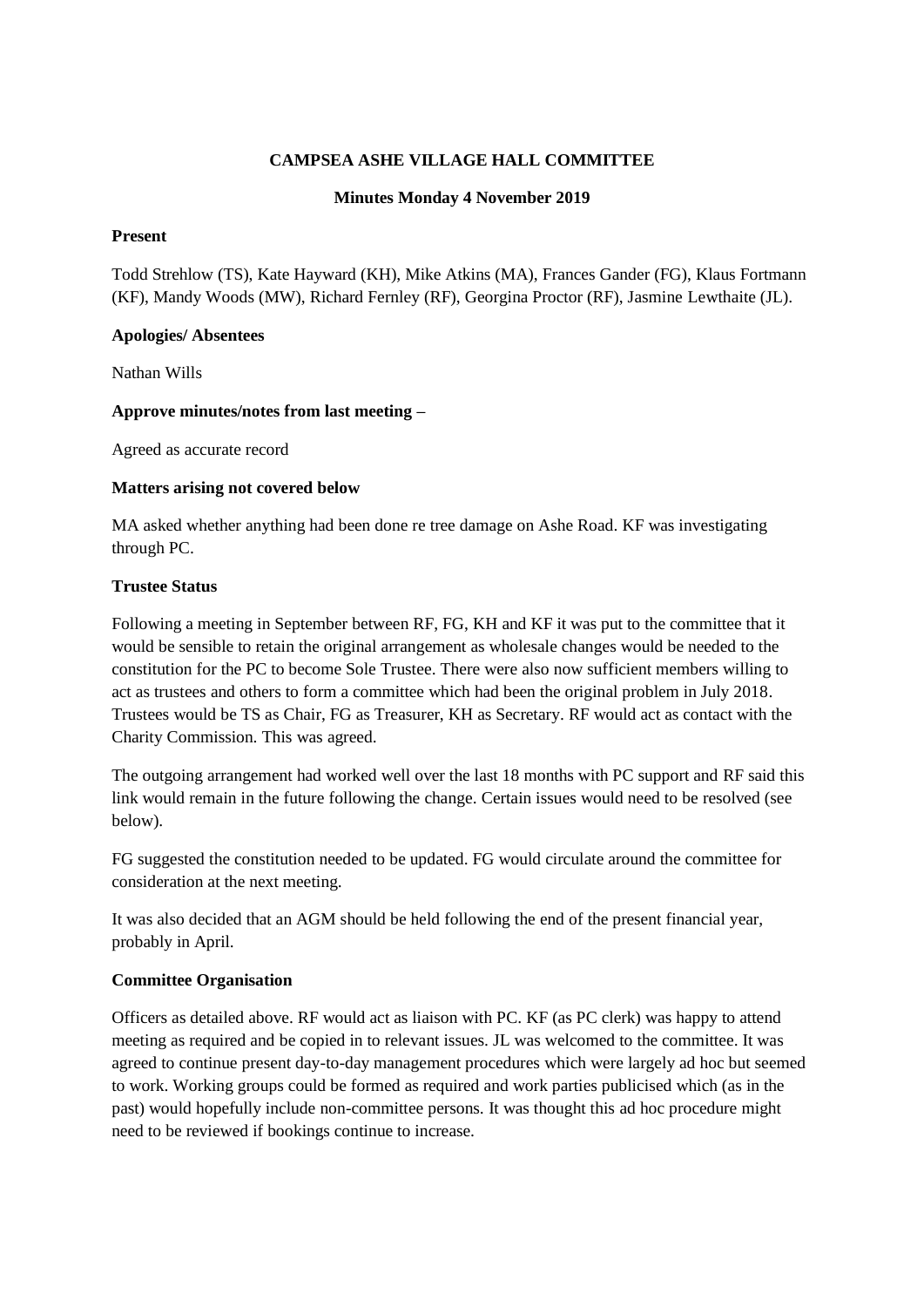# **Financial update**

FG presented accounts up to 31/10/19 and explained items. The refund was from insurance; a payment would be due (see below). There was still credit re water due to past overcharging (from leak).

It was agreed that the finances were in a much healthier state than in the past mainly due to increased bookings (both regular and ad-hoc). FG pointed out necessary ongoing expenditure would be needed before the end of the financial year.

After discussion it was agreed to keep two separate accounts; FG would need to chase a paying-in book for the second account as this had gone missing in transit.

FG would replace Pat Hayward as signatory as the PC link was no longer required following above approval.

### **Insurance;**

A separate insurance policy would again be required following removal of PC link. KF had made initial contact with CAS and this would be sorted between KF, TS and FG.

### **PRS Licence –renewal**

KH said this was in hand. There was some discussion re Entertainments License could be arranged via District Council. KH would investigate.

### **Bookings**

Regular weekly bookings from Vicki-Anne Dance, Keep Fit, Zumba with Pilates to start this month.

The VH was becoming increasingly popular for children's parties. Two booked for this weekend. Also band practices, bingo and election bookings before Christmas.

### **Future Fund- raising/Events**

An enthusiastic discussion followed with lots of ideas following decision not to hold a fete next year.

Suggestions included (with those willing to follow up with more research and rough date);

- 1) Scarecrow competition- late summer /Autumn 2020 MW
- 2) Easter Egg Hunt perhaps link with church KH&JL Easter 2020
- 3) Pensioners Lunch/ Coffee Morning with a theme (possible link with Heritage Group) Summer/Autumn 2020 MW
- 4) Retrieval of buried capsule perhaps to link with another event early and work with Heritage Group 2020? KH
- 5) Science Day ? 2020 perhaps with Station House KH
- 6) Big Lunch (Jo Cox) June 2020 to try to get villagers meeting general
- 7) Art/Craft Exhibition some time in 2020 KH

Lots of ideas; if just a few materialised this would be positive. General view was to work with other village groups/bodies such as Station House, PCC, Heritage Group and generally get more involved.